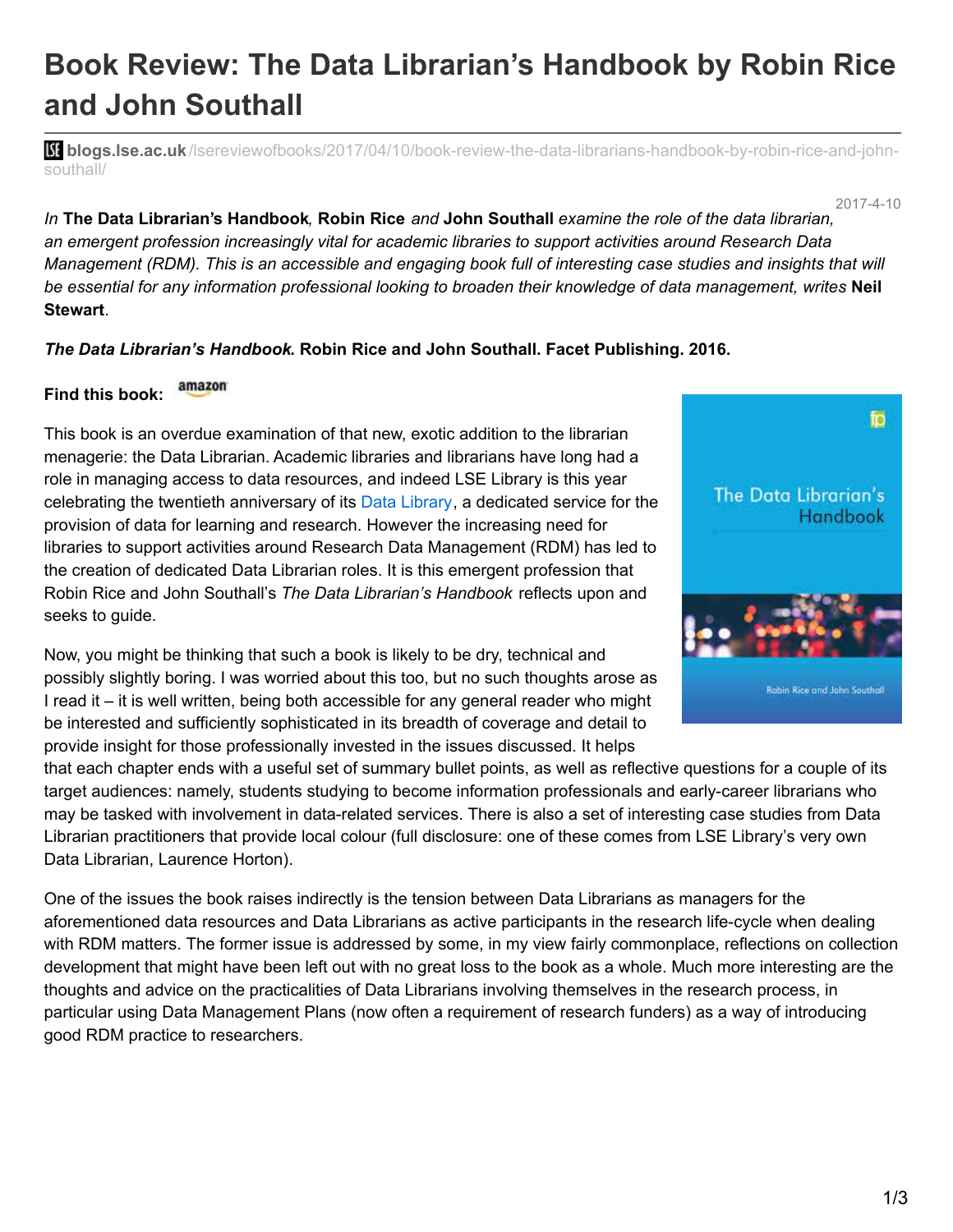

## **Image Credit: [\(beachmobjellies](https://www.flickr.com/photos/152609495@N07/33241097510/) CC BY SA 2.0)**

Another unacknowledged tension in the book arises over data repositories. Many UK universities have invested significant resources into creating institutional repositories for the preservation and serving of research data, and the authors provide good advice on how to go about setting up such a service. What is not examined is whether this is a good strategy for universities in the first place. LSE (admittedly a bit of an outlier as a specialist social science university) has not yet implemented such a repository, but it remains unclear whether this is a problem. If we build such a service, will researchers come? This problem is made more complicated by the existence of well-established domain-specific services such as the UK Data [Service](https://www.ukdataservice.ac.uk/) for the social sciences, and large, well-supported and visually arresting generic, open data repositories such as [figshare](https://figshare.com/) and [Zenodo](https://zenodo.org/).

On a more positive note, the book contains an excellent discussion of the issues surrounding the management of research data, particularly the problems that arise with sensitive or confidential data. There are many [circumstances](http://www.lse.ac.uk/Library/Research-support/Research-Data-Management/Anonymisation-and-data-protection) in which research data may fall into these categories, but the authors also identify what might be called the 'special flower' problem: researchers, for very good reason, often get attached to what they consider to be 'their' data (in contrast to research papers that arise from a research project which are often considered tombstones for completed projects). This happens for a number of legitimate reasons: for example, there may be a wish to glean further insights from the data, or a belief that the dataset won't be comprehensible outside of their research group without onerous and boring documentation. As a result, it can become difficult to persuade researchers to archive their data in a repository, let alone consider sharing it. These barriers to archiving are an aspect of researcher behaviour that have been more [thoroughly](https://www.st-andrews.ac.uk/media/research-data-management/documents/other/Barriers to data sharing data with suggested answers.pdf) examined elsewhere.

Looking to the future, Rice and Southall examine the ways in which RDM and data librarianship contribute to wider discussions about open scholarship and open science. They examine data reproducibility as a method of validating the scientific record, and note that certain disciplines such as the social sciences have a long way to travel in this regard. They recount the depressing stories of scientific fraud in the Netherlands earlier this decade, which shone a harsh light on the practices of the social psychologist Diederek [Stapel](http://www.sciencemag.org/news/2012/11/final-report-stapel-affair-points-bigger-problems-social-psychology): the so-called Stapel Affair. More encouragingly, they note recent moves to treat research datasets as first-class research objects, worthy of citation and (crucially) academic credit. The requirements for the forthcoming REF 2020 here in the UK are likely to help spur this change, with archiving and making research data available finally due to receive the respect they deserve.

*The Data Librarian's Handbook* covers a large amount of interesting terrain in thoughtful and accessible ways. It is both essential for any information professional interested in data and their management, and is also indicative of the